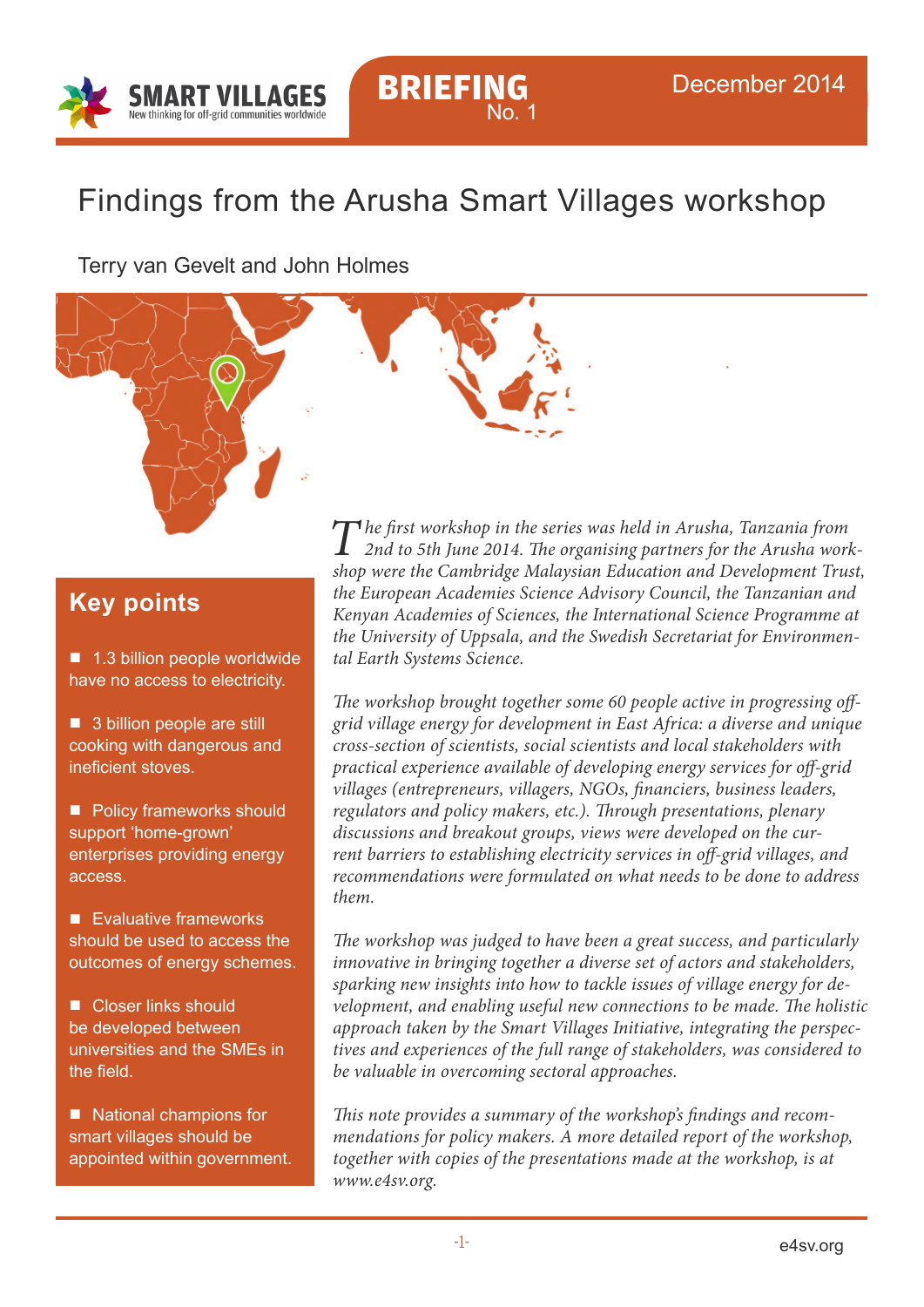# Key findings

## Solar lights/home systems

Workshop participants noted that substantial reductions in the costs of solar panels and LED lighting, together with innovative financing models tied to mobile telephones, have brought solar lights, and increasingly solar home systems, to a 'tipping point' in which sales are rapidly increasing on a fully commercial basis. In order to enable a further acceleration of the rollout of solar lights and solar home systems, challenges of distribution networks for remote communities need to be addressed. Major international corporations with established distribution networks and associated know-how may have a useful contribution to make.

#### Mini-grids

Mini-grids are needed to power many productive uses of electricity (for example milling, welding, machining, water pumping etc.). However, at present mini-grids often require some form of government or donor support to achieve returns which are acceptable to potential investors. There is much current interest in mini-grids and the search is on for scalable business models that will enable fully commercial operation in due course. Hybrid systems involving renewable energy sources along with a diesel engine for backup are emerging as an effective way of tackling issues of intermittency of supply.

"Workshop participants noted that substantial reductions in the costs of solar panels and LED lighting.

#### Access to Capital

A second constraint is the availability of working capital for indigenous SMEs (small and medium-sized enterprises) which are spearheading the progress in solar lights and home systems. The limited availability of affordable capital was a strong theme running through the workshop, and was identified as a particular constraint also on the establishment of mini-grids for villages. Financing costs for mini-grids can be punitive as lenders often perceive risks to be high. Support from funding bodies and governments is needed to de-risk investments sufficiently to bring interest rates down.

#### Impact investors

Socially oriented 'impact investors', able to offer lower than commercial rates, may also play an important role. Such impact investors may appropriately build a relationship with entrepreneurs similar to venture capital funders, in which they continue to support the entrepreneur as his or her business grows

#### Home-based approaches versus mini-grids

 An 'energy escalator' approach to upgrading solar home systems promises to bring additional applications such as TVs, refrigerators and sewing machines into the reach of householders, and an interesting dynamic is developing between home-based and mini-grid approaches. Mini-grids may be favoured for larger villages, where productive uses of energy may then concentrate, with solar home-based approaches catering for surrounding, more dispersed communities (a 'hub and spoke' model).

#### **Technologies**

With regard to technologies, all renewable energy sources are anticipated to play a useful role. It is expected that costs will continue to come down. and new technologies such as printable organic solar cells may come on the market in 5 to 10 years, potentially offering substantial further cost reductions. Improved control systems, more easily used 'plug and play' technologies, better batteries, and upfront consideration of environmental impacts and recycling of energy system components are needed..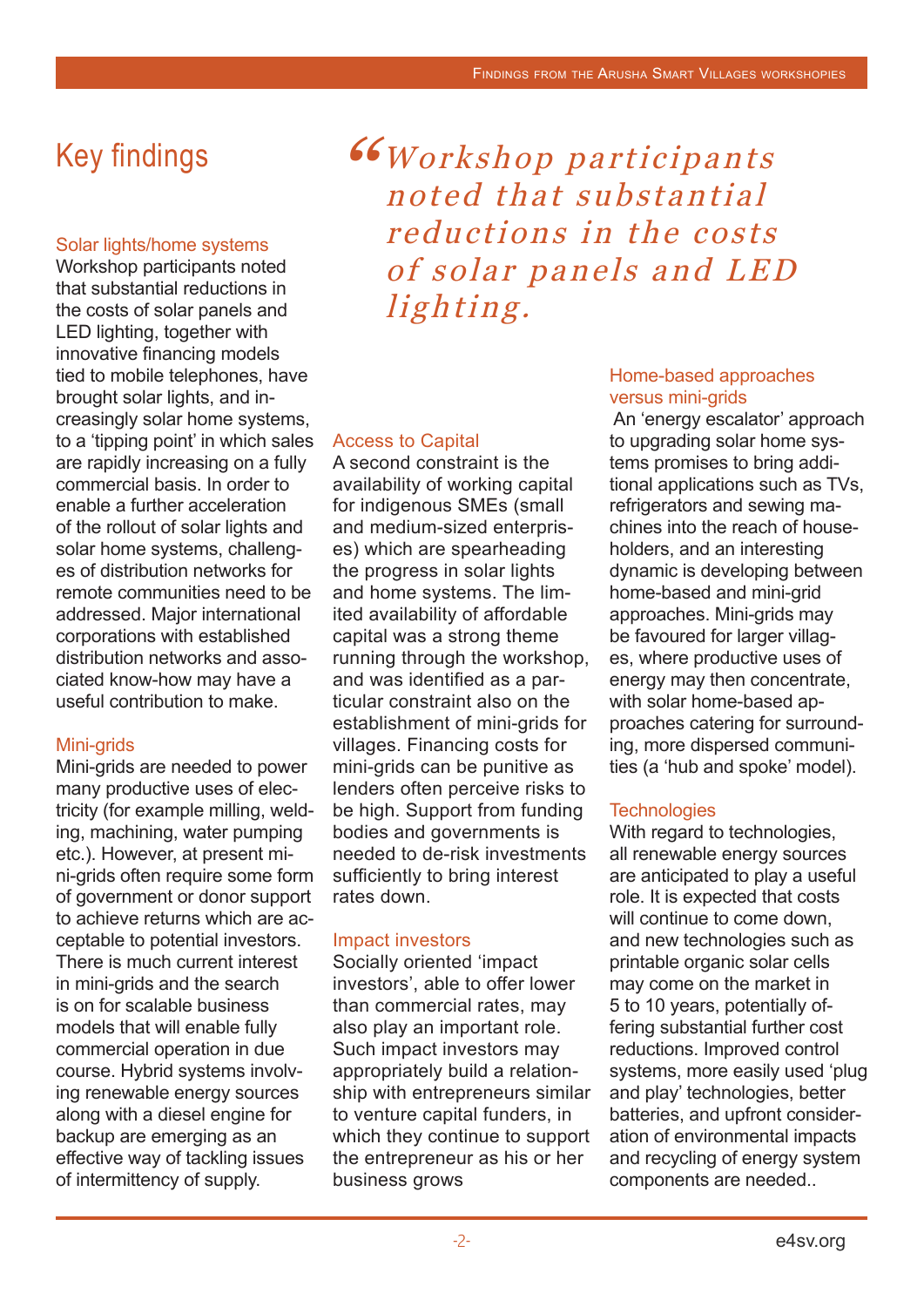# Recommendations

66A supportive and coherent policy and regulatory framework should be put in place...

# **Collaboration**

Some frustration was expressed that there is a confusing array of funding schemes, and that funders sometimes seem to compete rather than to cooperate. Frameworks to enable better cooperation between funders should urgently be put in place in East African countries and for the region as a whole.

## Policy/regulatory framework

A supportive and coherent policy and regulatory framework should be put in place which sets clear targets, establishes systems to measure progress, and supports the creation of indigenous businesses. Entrepreneurs made a plea for less red tape and some breathing space in relation to taxation regimes in order to get their businesses off the ground. In developing policies, regulatory frameworks and support schemes, governments and funders should consider how to support 'homegrown' enterprises which are well rooted in the communities in which they operate. Participants cited many examples of bottom up innovations emerging from rural communities that need nurturing in order to reach maturity: governments and donors should support business incubation and development, and advisory support services.

# Information sharing

The value of sharing of information and experiences was consistently stressed. The governments of East African countries should more systematically discuss their approaches and share good practices, for example, the supportive policy and regulatory framework recently put in place by the Tanzanian government, and the 'one-stop shop' set up by the Rwandan government to provide advice to entrepreneurs initiating energy projects. Case studies of smart villages should be publicised: they will help to promote the concept and inspire communities to pursue this route. Government and donor funding may usefully support the creation of datasets, for example maps of wind or hydro potential, that are useful to entrepreneurs but which they could not fund themselves.

## Evaluation

More work should be undertaken to develop and apply approaches to evaluate the outcomes of energy schemes in respect of development benefits, and to identify what works and why. The absence of evaluation systems is acting as a barrier to financiers supporting schemes.

# Integration

Initiatives on energy access should be integrated with other development initiatives, for example on healthcare, education and clean water / sanitation. Associated investments in productive enterprises – in the home (e.g. sewing machines and food mixers) as well as in the community – are essential to achieve progress up through the levels of energy access and development. As well as enabling the creation of new enterprises, there should be a focus on increasing the productivity of existing income generating activities, including agriculture. Financing schemes should be tuned to the seasonality of incomes.

# Public-private-community partnerships

Public-private partnerships should be extended to include communities in which energy schemes are developed, as community ownership and involvement are key to the success of mini-grid initiatives. Rural Energy Agencies have an important role to play in facilitating connections between key players.